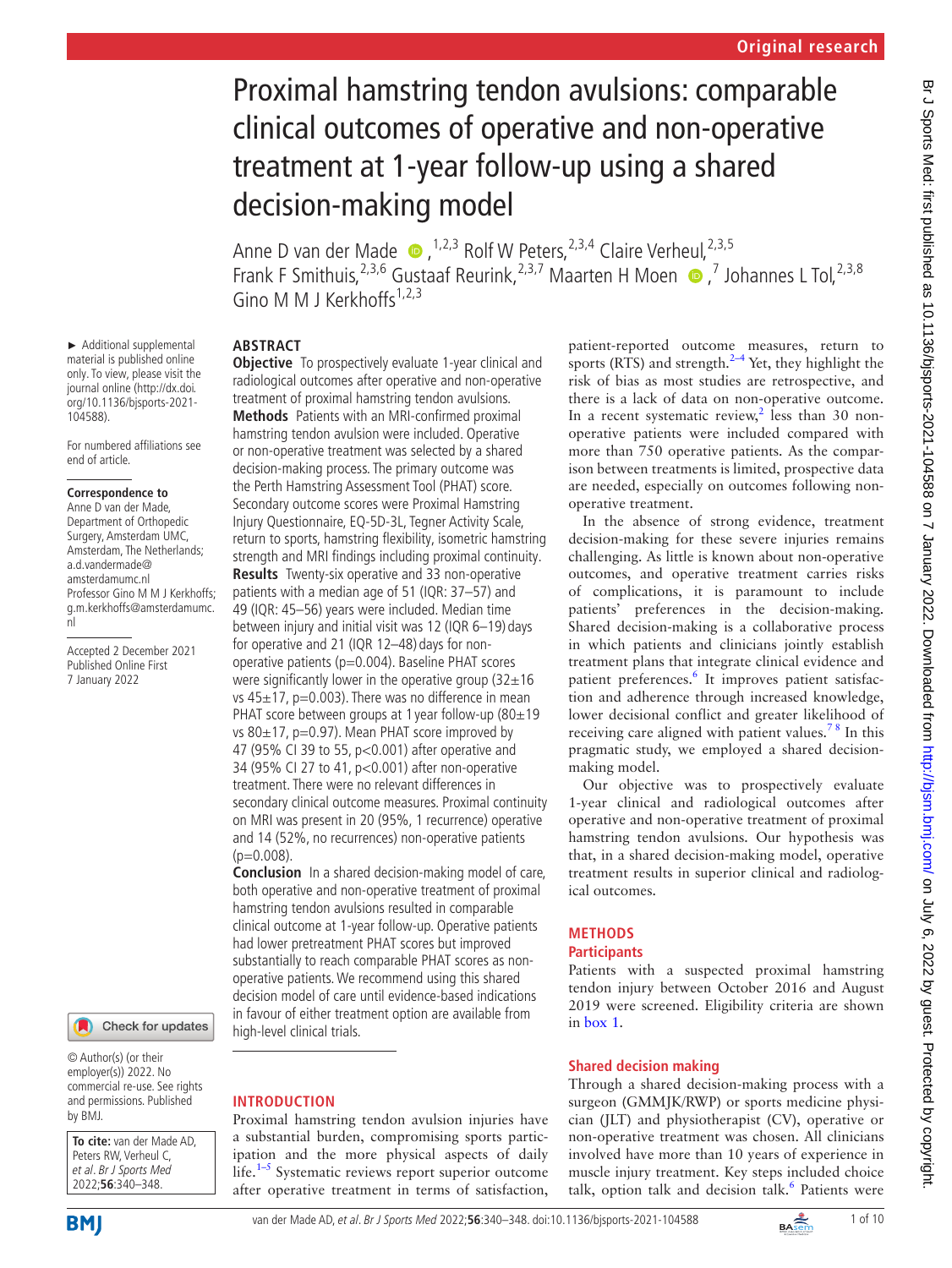## **Box 1 Eligibility criteria**

- <span id="page-1-0"></span>**Inclusion criteria**
- $\rightharpoonup$  Age  $\geq$ 18 years.
- ► MRI-confirmed full-thickness injury of ≥1 proximal free hamstring tendon(s).

#### **Exclusion criteria**

- ► Contraindication to MRI.
- ► Previous full-thickness injury of ≥1 proximal free hamstring tendon(s) in the same leg.
- ► Bony avulsion.
- ► Unwilling to participate or unable to give written informed consent.
- ► Concurrent disease/injury that renders the patient unable to follow the rehabilitation programme.

informed about the diagnosis and the choice between operative or non-operative treatment. Using visual aids, patients were informed about anatomy, injury characteristics, advantages and disadvantages of operative and non-operative treatment and expected outcomes. For operative treatment, this included restoration of proximal continuity, improved functional/strength recovery, higher chance of resolution of radiating pain and pain during sitting, postoperative protection and risk of operative complications. For non-operative treatment, the ability to start physiotherapy immediately without risk of operative complications or need for postoperative protection were discussed, at the cost of uncertainty of proximal continuity restoration, and a possible greater chance of residual functional limitations/ strength deficits.

To facilitate up-to-date shared decision-making, the information provided during the option talk was continuously updated based on annual quantitative interim analyses and emerging evidence. The latter included systematic reviews<sup>2 $3$ </sup> and worldwide surveys that evaluated current practice and preferences regarding the decision-making process.<sup>[9 10](#page-9-2)</sup> During the study period, decision-making was initially generally operativeminded and non-operative treatment was reserved for middleaged patients with lower functional demand. Due to satisfactory outcome in this group, the provided information was updated and gradually more patients opted for non-operative treatment, but operative treatment was typically advised in 2-tendon avulsions with substantial retraction and persistent functional limitations/sciatic symptoms. Ultimately, patients without a strong preference for either treatment started physiotherapy and chose operative or non-operative treatment after evaluating progression of symptom resolution and functional recovery after approximately 2 weeks. Elite athletes always opted for operative treatment.

We refer to [online supplemental appendix A](https://dx.doi.org/10.1136/bjsports-2021-104588) for a modifiable shared decision-making aid for use in clinical practice.

#### **Operative treatment**

Operative reattachment of the proximal hamstring tendons was performed per the current standard $11$  (online supplemental [appendix B](https://dx.doi.org/10.1136/bjsports-2021-104588)). By varying the degree of knee flexion during surgery following reattachment, tension on the repair was assessed. Based on this assessment, a cast was applied in the operating room. Cast immobilisation was continued for 2weeks followed by a hinged knee brace that limited full knee extension but allowed knee flexion for 4weeks. The brace was set at 30°

knee flexion and gradually (10° per week) progressed towards full knee extension. A criteria-based rehabilitation programme ([online supplemental appendix B](https://dx.doi.org/10.1136/bjsports-2021-104588)) was initiated as soon as the knee brace was applied.

#### **Non-operative treatment**

Non-operative patients were referred to a physiotherapist with extensive experience with these injuries (CV) and immediately started the rehabilitation programme [\(online supplemental](https://dx.doi.org/10.1136/bjsports-2021-104588) [appendix B\)](https://dx.doi.org/10.1136/bjsports-2021-104588) in phase II. Phase I served as a protective phase for operative patients only. Phase II focused on normalising gait and regaining control with functional movement without pain. Non-impact balance and proprioceptive exercises, gait training using an antigravity treadmill, and strengthening exercises of the hamstrings with addition of electrical stimulation as well as strengthening of hip rotators and trunk were initiated. Phase III was started when gait was normal and functional movements were carried out without pain or having to unload the injured leg. This phase focused on restoring pain-free control of workspecific and sport-specific movements. Hamstring strengthening was progressed to lengthened positions. Impact control and running exercises were started. Phase IV focused on preparing patients for return to work-specific and sport-specific activities. It was started when patients demonstrated dynamic neuromuscular control with multiplane activities at low-to-medium velocity without pain or swelling. During this phase, running, strengthening, and impact control exercises were progressed further. Drills were initiated to replicate work-specific or sportspecific demands. The goal of this final phase was to achieve dynamic neuromuscular control with multi-plane activities at high velocity and asymptomatic unrestricted participation in work-specific or sport-specific activities.

#### **Data collection**

Data collection was performed at the initial visit and at 2 months (questionnaires), 6 months (questionnaires and clinical tests) and 1year (questionnaires, clinical tests and MRI) after start of treatment (date of surgery or physiotherapy referral). We chose not to use date of injury as baseline considering the potential delay between injury and diagnosis<sup>2 4 12</sup> associated with this injury as well as potential treatment delay.

#### **Questionnaires**

Questionnaires included the Perth Hamstring Assessment Tool  $(PHAT)$ ,<sup>13</sup> Proximal Hamstring Injury Questionnaire (PHIQ),<sup>[14](#page-9-5)</sup> EQ-5D-3L and Tegner Activity Scale (TAS).<sup>15</sup> The PHAT (0–100, higher scores correspond with better outcome) consists of four questions on symptoms of pain/discomfort and level of activity specific for proximal hamstring tendon injury. It has high reproducibility (ICC: 0.84) and a minimal detectable change of 16.4 points. $^{13}$  $^{13}$  $^{13}$  The PHIQ is a hamstring avulsion-specific questionnaire consisting of 11 questions on proximal hamstring tendon-specific symptoms, functional restrictions, subjective rate of recovery, and sports participation. No data on its psychometric properties are available. The PHAT and PHIQ were chosen as they specifically explore symptoms and functional limitations resulting from proximal hamstring tendon injury. The EQ-5D-3L and TAS were chosen to explore recovery more broadly in terms of quality of life, activities of daily living function and activity level. Details on the questionnaires are available in [online supplemental appendix B.](https://dx.doi.org/10.1136/bjsports-2021-104588)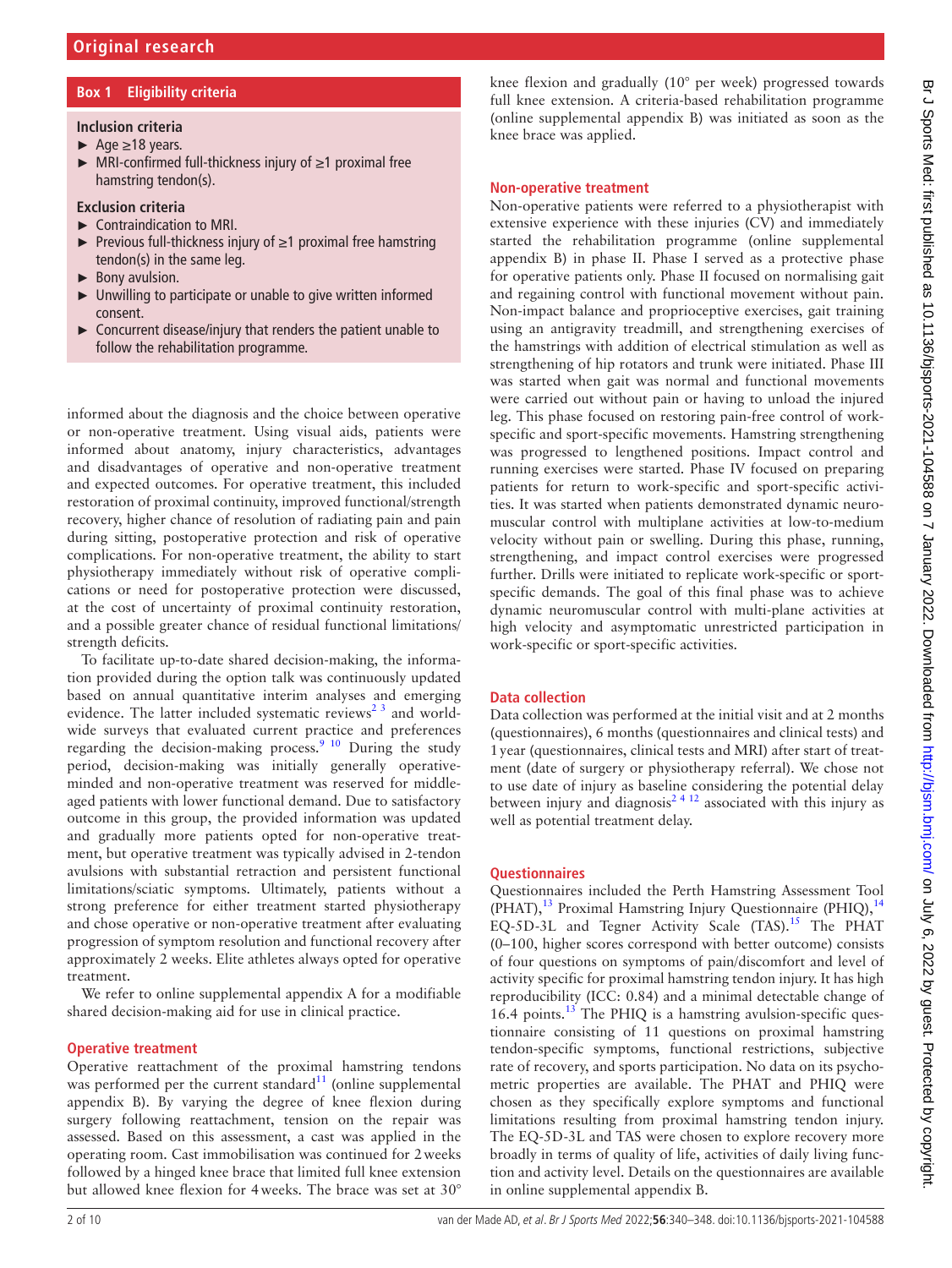



<span id="page-2-0"></span>**Figure 1** MRI assessment of proximal continuity following left-sided injuries. (A) No continuity. The axial image demonstrates both the conjoint (CT) and semimembranosus (SM) tendon (arrows) attached to the ischial tuberosity (asterisk) on the right but no tendons attaching on the left. The coronal image demonstrates discontinuity with the (hypo-intense) CT stump (arrow) in a haematoma indicating acute injury. (B) Continuity by a shared tendon at follow-up. The axial image shows a single attached neotendon (arrow) on the ischial tuberosity (asterisk). The coronal image demonstrates merging of both the CT and SM tendons (arrow) into a joint neotendon that courses proximally. (C) Continuity by separate tendons (arrows) on the ischial tuberosity (asterisk) at follow-up.

#### **Clinical tests**

Tests to assess hamstring flexibility and strength were performed by one of five male physicians. Hamstring flexibility was measured in two positions: the passive straight leg raise  $(PSLR)^{16}$  $(PSLR)^{16}$  $(PSLR)^{16}$ and active knee extension test (AKET).<sup>[17](#page-9-8)</sup> Isometric knee flexor strength was assessed with a Hoggan MicroFET2 hand-held dynamometer (Hoggan Scientific, Salt Lake City, Utah, USA) in three positions: prone 0°/90° (°hip flexion/°knee flexion), prone  $0^{\circ}/15^{\circ}$  and supine  $90^{\circ}/90^{\circ}$ .<sup>17 18</sup> Patients were verbally encouraged to perform a maximal voluntary contraction for 3s while the tester held the dynamometer in place. We recorded the best of three efforts per position per leg in Newtons. If a patient reported onset of pain (pain score  $\geq 3/10$ ), that specific measurement was terminated. Previously reported inter-rater reliability for these testing positions was good (ICC  $0.76-0.84$ ).<sup>18</sup> <sup>19</sup> Detailed measurement methods are included in [online supple](https://dx.doi.org/10.1136/bjsports-2021-104588)[mental appendix B.](https://dx.doi.org/10.1136/bjsports-2021-104588)

#### **MRI**

The MRI protocol is included in [online supplemental appendix](https://dx.doi.org/10.1136/bjsports-2021-104588)  [B](https://dx.doi.org/10.1136/bjsports-2021-104588). MRIs were scored by an experienced musculoskeletal radiologist (FS). Assessment included proximal continuity, direct tendon retraction, fatty infiltration and assessment of the sciatic nerve.

Continuity of the hamstring tendons with the ischial tuberosity was scored as either absent, continuity by means of separate tendons, or by a shared tendon (tendons are scarred together and attached to the ischial tuberosity with an organised, tendonlike structure) ([figure](#page-2-0) 1). Direct retraction was defined as the shortest distance between mid-origin and most proximal margin

of the tendon stump.[20](#page-9-10) Fatty infiltration per individual hamstring muscle was scored using a modified MRI version of the Goutallier classification<sup>21</sup> (normal-to-mild: normal muscle or fatty streaks, moderate: fat ≤muscle and severe: fat >muscle). The sciatic nerve was evaluated for increased signal intensity, enlargement and contact with perinervous scar tissue.

#### **Primary outcome**

The primary outcome was the PHAT score at 1year after start of treatment.

#### **Secondary outcomes**

Secondary outcome measures included questionnaires (PHAT score and PHAT score change, PHIQ, EQ-5D-3L and TAS), rate of and time to RTS, and recurrence rate at 2 months, 6 months and 1year after start of treatment. We additionally report clinical tests (hamstring flexibility and isometric strength) at 6 months and 1year, and MRI findings at 1year. RTS was recorded as: (1) return to the same sport at pre-injury level, (2) at a lower level, (3) in different sports or (4) no RTS. We also recorded time to RTS (in any sport at any level, in weeks from injury). Recurrence was defined as an MRI-confirmed full-thickness injury of  $\geq 1$ proximal free hamstring tendon(s) in the same leg within 1-year follow-up. Patients were instructed to contact the coordinating researcher in case of suspected adverse events.

#### **Statistical analysis**

Analysis was performed using SPSS (IBM Corp. Released 2017. IBM SPSS Statistics for Windows, V.26.0. IBM). Descriptive data are presented as appropriate. Normality of data was assessed visually using histograms and normal Q-Q plots. Patients were analysed by intention to treat.

To test for the between-group differences in PHAT score at 1year and PHAT score change in 1year, a repeated measures general linear model was used. To test for between-group differences in secondary outcome measures at 1 year, we used  $\chi^2$  tests and independent t-tests/Mann-Whitney U tests.

#### **Post-hoc analysis**

In a post hoc analysis for the primary outcome, adjustments were made for baseline variables ([online supplemental Appendix B](https://dx.doi.org/10.1136/bjsports-2021-104588)) that influenced the primary outcome with  $p<0.1$ . As betweengroup differences at baseline could potentially be attributed to timing of the initial visit, we repeated this sensitivity analysis with 'time between injury and initial visit' as covariate instead of 'time between injury and start of treatment', as well as the combination of both, to explore whether our choice of included time variable impacted outcome.



<span id="page-2-1"></span>**Figure 2** Flow chart of inclusion process.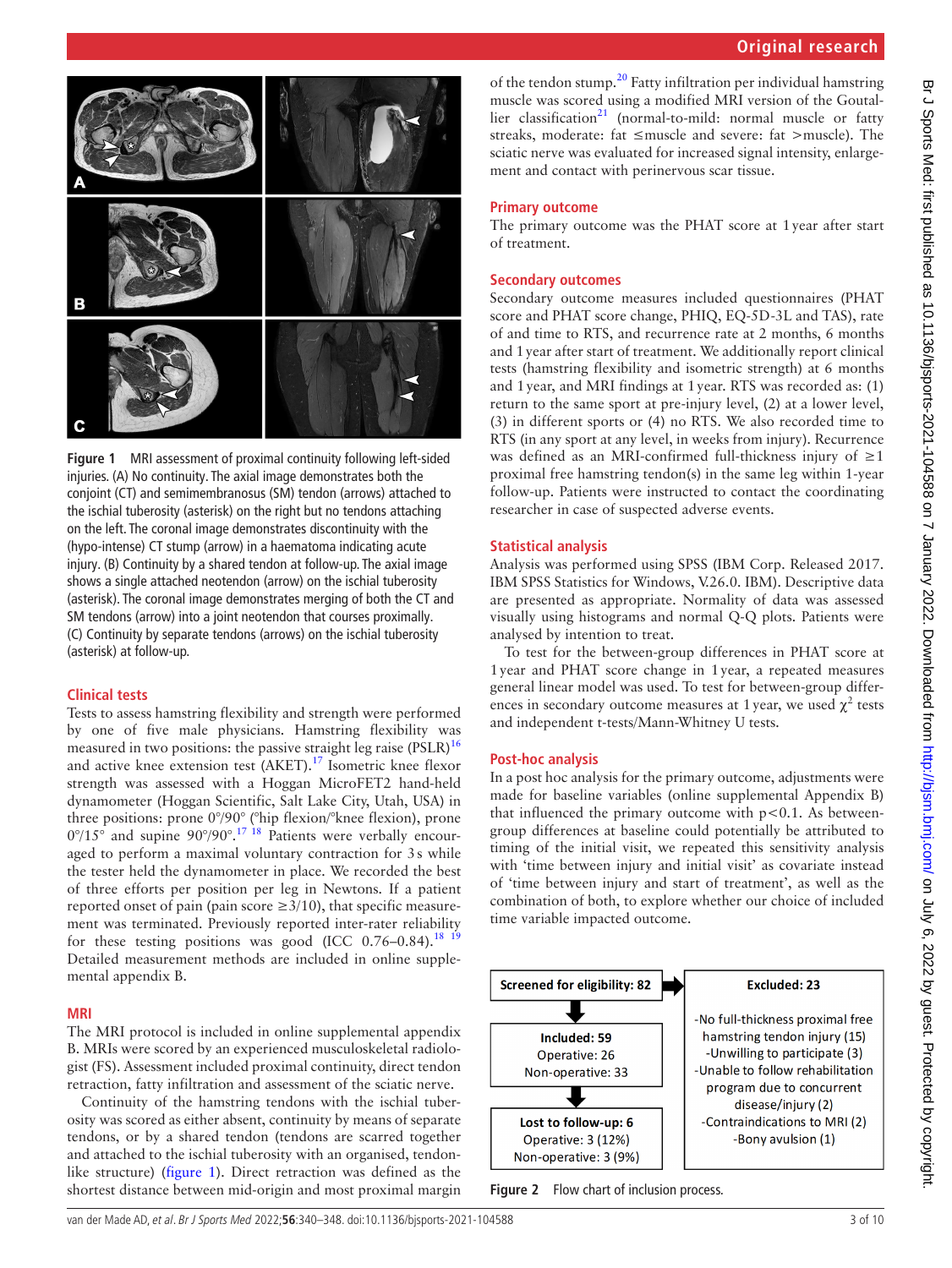<span id="page-3-0"></span>

| Table 1                                | Demographic data, clinical tests and MRI characteristics at initial visit |                            |                           |                          |         |
|----------------------------------------|---------------------------------------------------------------------------|----------------------------|---------------------------|--------------------------|---------|
|                                        |                                                                           | <b>Operative</b><br>$N=26$ | Non-operative<br>$N = 33$ | <b>Total</b><br>$N = 59$ | P value |
| Demographic data                       |                                                                           |                            |                           |                          |         |
| Gender                                 | Female                                                                    | 11 (42%)                   | 15 (45%)                  | 26 (44%)                 | 0.81    |
|                                        | Male                                                                      | 15 (58%)                   | 18 (55%)                  | 33 (56%)                 |         |
| Age                                    |                                                                           | 51 (IQR: 37-57)            | 49 (IQR: 45-56)           | 51 (IQR: 45-56)          | 0.85    |
| Level of participation                 | No sports                                                                 | 1(4%)                      | 2(6%)                     | 3(5%)                    | 0.26    |
|                                        | Recreational                                                              | 13 (50%)                   | 19 (58%)                  | 32 (54%)                 |         |
|                                        | Competitive                                                               | 10 (38%)                   | 12 (36%)                  | 22 (37%)                 |         |
|                                        | Professional                                                              | 2(8%)                      | 0(%)                      | 2(3%)                    |         |
| Days from injury to initial visit      |                                                                           | 12 (IQR: 6-19)             | 21 (IQR: 12-48)           | 15 (IQR: 9.5-39)         | 0.004   |
| Days from injury to start of treatment |                                                                           | 30 (IQR: 21-45)            | 21 (IQR: 12-48)           | 29 (IQR: 16-47)          | 0.35    |
| Acute or delayed treatment             | Acute $(\leq 8$ weeks)                                                    | 22 (85%)                   | 26 (79%)                  | 48 (81%)                 | 0.57    |
|                                        | Delayed (>8 weeks)                                                        | 4(15%)                     | 7(21%)                    | 11 (19%)                 |         |
| <b>Clinical tests</b>                  |                                                                           |                            |                           |                          |         |
| Hamstring flexibility                  | <b>PSLR</b>                                                               | $-34\pm18$                 | $-12+17$                  | $-21\pm 20$              | < 0.001 |
| (° difference with contralateral leg)  | <b>AKET</b>                                                               | $-28+19$                   | $-11\pm17$                | $-18+20$                 | 0.001   |
|                                        |                                                                           |                            |                           |                          |         |
| Isometric hamstring strength           | Prone 0°/90°*                                                             | 39 (IQR: 24.5-45.5)        | 64 (IQR: 50-86.5)         | 50 (IQR: 39-65.5)        | < 0.001 |
| (% of contralateral leg)               | Prone 0°/15°*                                                             | $0$ (IQR: 0-26)            | 32 (IQR: 20.5-50)         | 26.5 (IQR: 0-43)         | 0.001   |
|                                        | Supine 90°/90°*                                                           | $32 + 17$                  | $50 + 22$                 | $43 + 22$                | 0.003   |
| <b>MRI</b>                             |                                                                           |                            |                           |                          |         |
| Side of injury                         | Right                                                                     | 14 (54%)                   | 12 (36%)                  | 26 (44%)                 | 0.18    |
|                                        | Left                                                                      | 12 (46%)                   | 21 (64%)                  | 33 (56%)                 |         |
| Tendon(s) with proximal full-thickness | Conjoint tendon                                                           | $0(0\%)$                   | 2(6%)                     | 2(3%)                    | 0.07    |
| free tendon discontinuity              | Semimembranosus tendon                                                    | $0(0\%)$                   | $4(12\%)$                 | 4(7%)                    |         |
|                                        | <b>Both tendons</b>                                                       | 26 (100%)                  | 27 (82%)                  | 53 (90%)                 |         |
| Tendon retraction                      | Conjoint tendon (mm)                                                      | 33 (IQR: 25-60)            | 63 (IQR: 28-83)           | 47 (IQR: 26-71)          | 0.12    |
|                                        | $>20$ mm                                                                  | 21/26 (81%)                | 23/29 (79%)               | 44/55 (80%)              | 0.89    |
|                                        | Semimembranosus (mm)                                                      | 40 (IQR: 27-71)            | 74.5 (IQR: 31-91)         | 57 (IQR: 28-84)          | 0.08    |
|                                        | $>20$ mm                                                                  | 25/26 (96%)                | 25/31 (81%)               | 50/57 (88%)              | 0.08    |
| Sciatic nervet                         | Increased signal intensity                                                | 16 (62%)                   | 18 (55%)                  | 34 (58%)                 | 0.59    |
|                                        | Enlargement                                                               | 21 (81%)                   | 24 (73%)                  | 45 (76%)                 | 0.47    |
|                                        | Contact with perinervous scarring                                         | 4(15%)                     | 11 (33%)                  | 15(25%)                  | 0.12    |
| Questionnaires                         |                                                                           |                            |                           |                          |         |
| TAS (before injury)                    |                                                                           | 5.5 (IQR: 4-7.5)           | $6$ (IQR: 4-7)            | $6$ (IQR: 4-7)           | 0.71    |
| PHAT score                             |                                                                           | $32 + 16$                  | $45 + 17$                 | 40±18                    | 0.003   |

\*Degrees hip/knee flexion.

†More than one answer possible.

AKET, active knee extension test; PHAT, Perth Hamstring Assessment Tool; PSLR, passive straight leg raise; TAS, Tegner Activity Scale.

In case of missing data, data from the last observation were carried forward. Additional best-case/worst-case scenario analyses were performed in which highest and lowest values were entered for missing PHAT values.

#### **RESULTS**

We included 59 patients ([figure](#page-2-1) 2); 26 (44%) women and 33 (56%) men with a median age of 51 (IQR: 45–56). Twenty-six (44%) patients received operative and 33 (56%) patients received non-operative treatment. There were no cross-overs. Baseline data are presented in [table](#page-3-0) 1. Operative patients presented significantly earlier after injury (median 12 vs 21 days, p=0.004) with significantly larger hamstring flexibility deficits (−34° and −28° compared with −12° and −11° for PSLR and AKET respectively,  $p < 0.01$ ), lower isometric strength (39%, 0%) and 32% of contralateral strength compared with 64%, 32% and 50% in the prone 0/90, prone 0/15 and supine 90/90 positions  $p < 0.01$ ), and lower PHAT scores  $(32 \pm 16 \text{ vs } 45 \pm 17, p = 0.003)$ .

MRI demonstrated avulsion of both proximal tendons in 53 (90%) patients, isolated conjoint tendon avulsion in 2 (3%) and isolated semimembranosus tendon avulsion in 4 (7%). In the operative group, all injuries involved both tendons. In the non-operative group both tendons were affected in 27 (82%) patients, the conjoint tendon in 2 (6%) and the semimembranosus tendon in 4 (12%).

Median time between injury and start of treatment was 30  $(IQR: 21–45)$  days in the operative group and 21 days  $(IQR: 21–45)$ 12–48) in the non-operative group.

#### **Clinical outcome**

#### Primary outcome

PHAT scores in the operative and non-operative group at 1-year follow-up were  $80 \pm 19$  vs  $80 \pm 17$  [\(figure](#page-4-0) 3). There was no between-group difference in mean PHAT score at 1-year follow-up ( $p=0.97$ ). There was no between-group difference in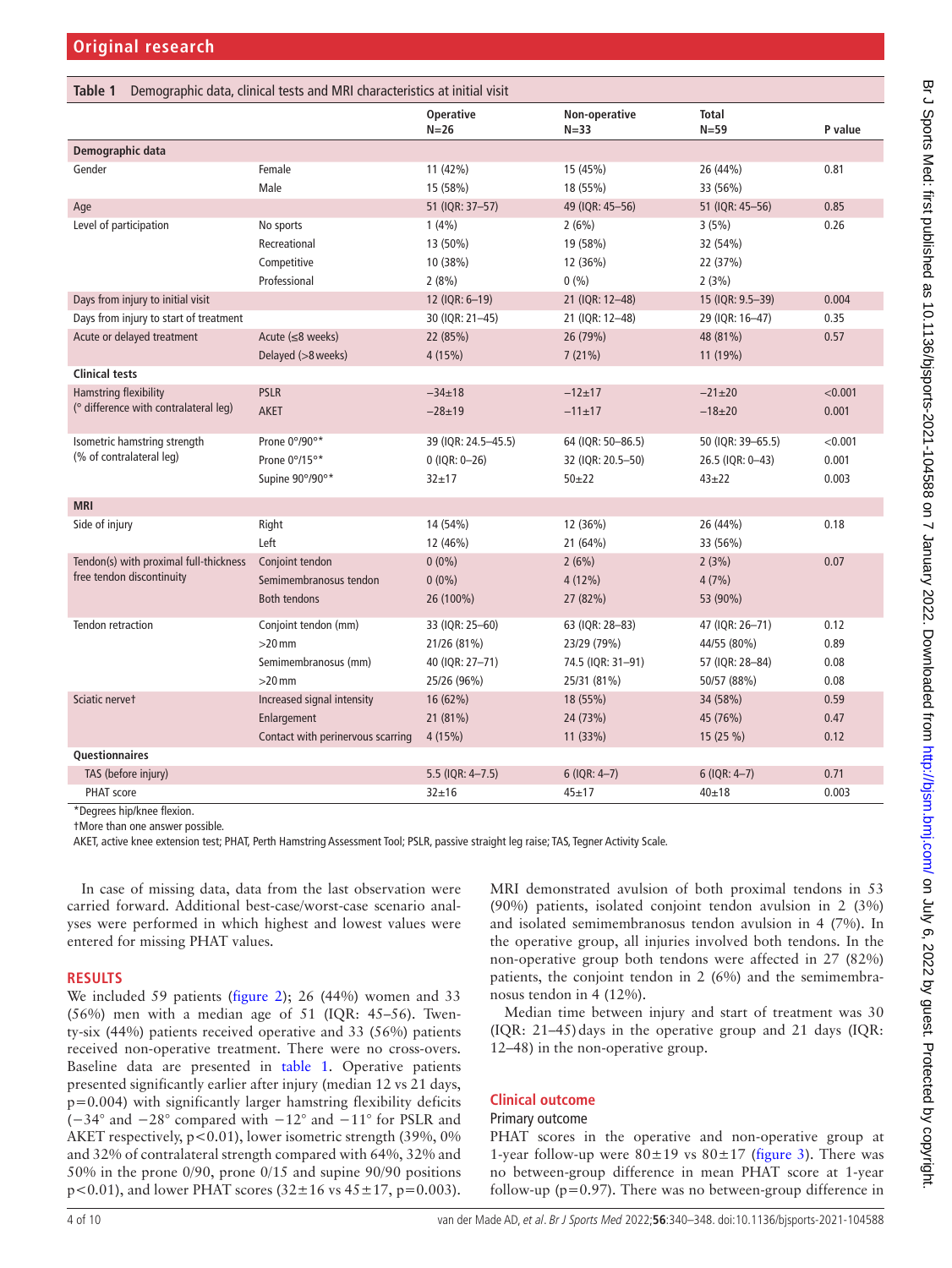

<span id="page-4-0"></span>**Figure 3** Mean (95% CI) unadjusted Perth Hamstring Assessment Tool (PHAT) score (0–100) (A) and adjusted score (B) for operative (solid line) and non-operative group (dashed line) at initial visit and at 2-month, 6-month and 12-month follow-up.

mean adjusted PHAT score at 1-year follow-up ( $p=0.23$ ). The post hoc analyses with different time covariates did not change outcome. Best-case/worst-case scenario analyses also revealed similar outcomes ([online supplemental appendix B](https://dx.doi.org/10.1136/bjsports-2021-104588)).

#### Secondary outcome

An overview of secondary clinical outcome measures is provided in [table](#page-5-0) 2.

The increase in mean PHAT score after 1year in the operative group was 47 points (95%CI 39 to 55, p<0.001) and 34 points  $(95\% \text{CI } 27 \text{ to } 41, \text{ p} < 0.001)$  in the non-operative group ([figure](#page-4-0) 3). The adjusted increase in mean PHAT score after 1year in the operative group was 44 (95% CI 37 to 51, p<0.001) and 40 (95% CI 32 to 47,  $p < 0.001$ ) in the non-operative group. We adjusted for injured side, tendon retraction, perinervous scarring and days from injury to start of treatment.

In the operative group 6 (23%) patients did not return to sports at 1year and 7 (27%) had returned to sports at preinjury level. In the non-operative group, 4 (12%) did not return to sports and 11 (33%) had returned to sports at pre-injury level. Time to RTS for the operative and non-operative group was median 25 (IQR: 20–33.5) and 24 (IQR:16–36) weeks. There were no statistically significant between-group differences in rate of and time to RTS. There was 1 (4%) recurrence in the operative group due to a waterskiing accident after 10 months.

Hamstring flexibility was near-symmetrical, without significant between-group differences. Isometric strength deficits were present in both groups. Operative patients had isometric hamstring strength (% of contralateral leg) of 73% (IQR 64–81.5), 66.5% (IQR 54–80) and 78% (IQR 64–93.5) in the prone 0/90, prone 0/15 and supine 90/90 positions. Non-operative patients had 91% (IQR 80–96), 60% (IQR 46–74.5) and 76.5% (IQR 68–89). Isometric strength in the prone 0/90 position was significantly higher in the non-operative group  $(p<0.001)$ .

There were no significant between-group differences in TAS and EQ-5D-3L responses. The PHIQ revealed a significantly higher rate of stiffness (60% vs 28%, p=0.03) and lower rate of numbness and/or tingling in the injured leg (10% vs 40%, p=0.03) in the operative group compared with the non-operative group. There were no infections, deep vein thromboses, nor iatrogenic sciatic nerve injuries. At final follow-up, 96% of operative patients and 91% of non-operative patients stated that they would make the same treatment choice again ( $p=0.45$ ).

#### **Radiological outcome**

Radiological outcomes are presented in [table](#page-7-0) 3. MRI was available at 1year for 21 (81%) operative and 27 (82%) non-operative patients. Proximal continuity was present in 20 (95%) operative and 14 (52%) non-operative patients ( $p < 0.008$ ). The only operative patient without proximal continuity at follow-up had sustained a reinjury due to a second water-skiing accident before the 1-year follow-up MRI. After excluding this reinjury, proximal continuity at follow-up was present in 100% of operative patients. In the non-operative group, restoration of continuity was significantly associated with tendon retraction in mm (OR 0.96, 95%CI 0.92 to 0.99,  $p=0.02$ ).

#### **DISCUSSION**

Our prospective study of patients with proximal hamstring tendon avulsions showed that when a shared decision-making model of care was used, at 1-year follow-up: (1) clinical outcomes were comparable for operative and non-operative patients, (2) non-operative patients have better clinical outcome than previously assumed when treated using a phased rehabilitation programme and (3) proximal continuity of the hamstring complex was restored in approximately half of non-operative patients and nearly all operative patients.

#### **Outcomes for operative and non-operative treatment groups**

There is a lack of published data on non-operative outcomes. In this study, more than half of patients chose non-operative treatment after shared decision-making. This study contributes the largest group of non-operative patients to gain insight into non-operative outcomes, guide decision-making and help set patients' expectations. While operative and non-operative treatment resulted in similar clinical outcome at 1-year follow-up, it should be noted that operative patients had lower baseline PHAT scores. It is conceivable that baseline PHAT scores in the operative group were lower because this group presented significantly earlier after injury, but could alternatively indicate worse injury and/or 'collateral' damage to adjacent tissues. It is unclear whether between-group differences in PHAT increase can be attributed to a treatment effect. Based on the adjusted analysis, differences in outcomes between operative and non-operative treatment may be more subtle than assumed to date.<sup>[2 3 5 22](#page-8-1)</sup> While this cannot be strongly stated because treatment was not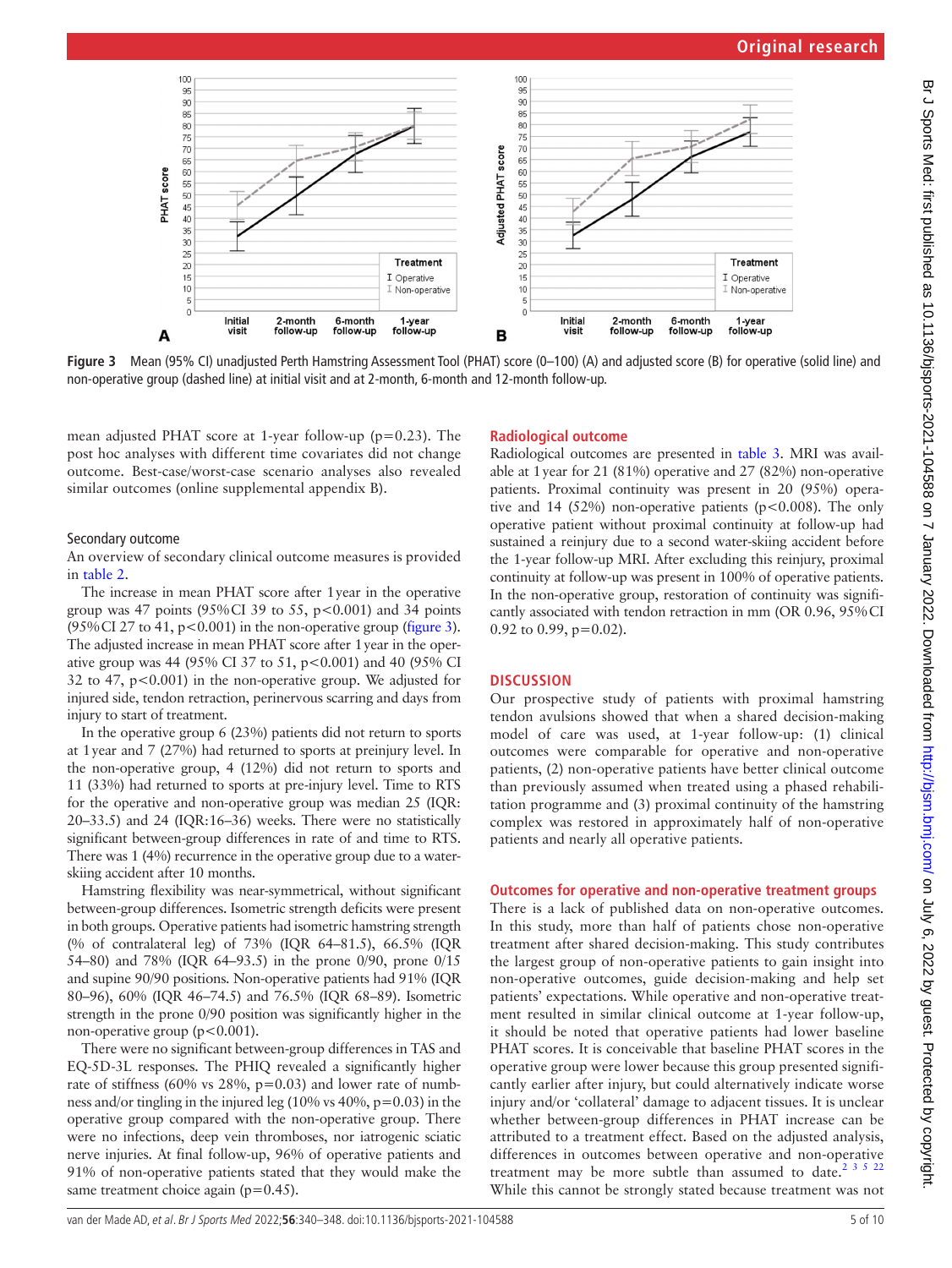<span id="page-5-0"></span>

| Operative<br>17 (65%)<br>22 (85%)<br>15 (58%)<br>10 (39%)<br>5 (19%)<br>8 (31%)<br>$-6 + 10$<br>$-2+10$<br>2(8%)<br>1(4%)<br>0(0%<br>$N = 26$<br>49 (83%)<br>30 (51%)<br>35 (59%)<br>40 (68%)<br>9 (15%)<br>4 (7%)<br>3(5%)<br>3(5%)<br>0(0%<br>$N = 59$<br>Total<br>Non-operative<br>18 (55%)<br>22 (67%)<br>32 (97%)<br>22 (67%)<br>8 (24%)<br>2(6%)<br>2(6%)<br>3(9%)<br>0(0%<br>$N=33$<br>2-month follow-up<br>Operative<br>21 (84%)<br>13 (50%)<br>17 (65%)<br>8 (31%)<br>1(4%)<br>2(8%)<br>1(4%)<br>$0(0\%)$<br>0(0%)<br>$N = 26$<br>RTS at pre-injury<br>Usual activitiest<br>Supine 90°/90°*<br>RTS at different<br>RTS in different<br>No sports prior<br>Prone 0°/15°*<br>Prone 0°/90°*<br>Self-caret<br><b>Mobilityt</b><br>to injury<br>No RTS<br>sport<br>level<br>AKET<br>PSLR<br>level<br>Questionnaires<br>contralateral<br>Clinical tests<br>contralateral<br>Time to RTS<br>sports (RTS)<br>Recurrence<br>(difference<br>Hamstring<br>hamstring<br>sometric<br>Return to<br>flexibility<br>$EQ - 5D - 3L$<br>strength<br>leg in °)<br>(weeks)<br>(% of<br>with<br>leg) |                           |          | 6-month follow-up                                             | Non-operative<br>10 (30%)<br>5 (15%)<br>9 (27%)<br>7(21%)<br>2(6%)<br>$N = 33$<br>$0(0\%)$<br>$3\pm11$<br>$2 \pm 11$ | 13 (22%)<br>14 (24%)<br>20 (34%)<br>9(15%)<br>3(5%)<br>$0(0\%)$<br>$N = 59$<br>Total | 1-year follow-up<br>Operative<br>10 (39%)<br>7 (27%)<br>2(8%)<br>$N = 26$ | Non-operative<br>12 (36%)<br>11 (33%)<br>$N=33$           | 18 (31%)<br>$N = 59$<br>Total                                   | P value<br>0.80       |
|------------------------------------------------------------------------------------------------------------------------------------------------------------------------------------------------------------------------------------------------------------------------------------------------------------------------------------------------------------------------------------------------------------------------------------------------------------------------------------------------------------------------------------------------------------------------------------------------------------------------------------------------------------------------------------------------------------------------------------------------------------------------------------------------------------------------------------------------------------------------------------------------------------------------------------------------------------------------------------------------------------------------------------------------------------------------------------------|---------------------------|----------|---------------------------------------------------------------|----------------------------------------------------------------------------------------------------------------------|--------------------------------------------------------------------------------------|---------------------------------------------------------------------------|-----------------------------------------------------------|-----------------------------------------------------------------|-----------------------|
|                                                                                                                                                                                                                                                                                                                                                                                                                                                                                                                                                                                                                                                                                                                                                                                                                                                                                                                                                                                                                                                                                          |                           |          |                                                               |                                                                                                                      |                                                                                      |                                                                           |                                                           |                                                                 |                       |
|                                                                                                                                                                                                                                                                                                                                                                                                                                                                                                                                                                                                                                                                                                                                                                                                                                                                                                                                                                                                                                                                                          |                           |          |                                                               |                                                                                                                      |                                                                                      |                                                                           |                                                           |                                                                 |                       |
|                                                                                                                                                                                                                                                                                                                                                                                                                                                                                                                                                                                                                                                                                                                                                                                                                                                                                                                                                                                                                                                                                          |                           |          |                                                               |                                                                                                                      |                                                                                      |                                                                           |                                                           |                                                                 |                       |
|                                                                                                                                                                                                                                                                                                                                                                                                                                                                                                                                                                                                                                                                                                                                                                                                                                                                                                                                                                                                                                                                                          |                           |          |                                                               |                                                                                                                      |                                                                                      |                                                                           |                                                           | 22 (37%)                                                        |                       |
|                                                                                                                                                                                                                                                                                                                                                                                                                                                                                                                                                                                                                                                                                                                                                                                                                                                                                                                                                                                                                                                                                          |                           |          |                                                               |                                                                                                                      |                                                                                      |                                                                           | 4 (12%)                                                   | 6 (10%)                                                         |                       |
|                                                                                                                                                                                                                                                                                                                                                                                                                                                                                                                                                                                                                                                                                                                                                                                                                                                                                                                                                                                                                                                                                          |                           |          |                                                               |                                                                                                                      |                                                                                      | 6(23%)<br>(4%)                                                            | 4 (12%)<br>2(6%)                                          | 10 (17%)<br>3(5%)                                               |                       |
|                                                                                                                                                                                                                                                                                                                                                                                                                                                                                                                                                                                                                                                                                                                                                                                                                                                                                                                                                                                                                                                                                          |                           |          |                                                               |                                                                                                                      |                                                                                      | 25 (IQR: 20-33.5)                                                         | 24 (IQR: 16-36)                                           | 24 (IQR: 16-36)                                                 | 0.71                  |
|                                                                                                                                                                                                                                                                                                                                                                                                                                                                                                                                                                                                                                                                                                                                                                                                                                                                                                                                                                                                                                                                                          |                           |          |                                                               |                                                                                                                      |                                                                                      | 1(4%)                                                                     | 0(0%                                                      | $1(2\%)$                                                        | 0.26                  |
|                                                                                                                                                                                                                                                                                                                                                                                                                                                                                                                                                                                                                                                                                                                                                                                                                                                                                                                                                                                                                                                                                          |                           |          |                                                               |                                                                                                                      |                                                                                      |                                                                           |                                                           |                                                                 |                       |
|                                                                                                                                                                                                                                                                                                                                                                                                                                                                                                                                                                                                                                                                                                                                                                                                                                                                                                                                                                                                                                                                                          |                           |          |                                                               |                                                                                                                      | $-2 \pm 11$<br>$1 \pm 10$                                                            | $0\pm9$<br>$0+9$                                                          | $4\pm10$<br>$2 + 10$                                      | $3 + 9$<br>$1\pm9$                                              | 0.63<br>0.12          |
|                                                                                                                                                                                                                                                                                                                                                                                                                                                                                                                                                                                                                                                                                                                                                                                                                                                                                                                                                                                                                                                                                          |                           |          | 77.5 (IQR: 68-95.5)<br>62 (IQR: 51.5-70)<br>67.5 (IQR: 64-80) | 54.5 (IQR: 45.5-73.5)<br>84.5 (IQR: 74.5-93)<br>72.5 (IQR: 61.5-85)                                                  | $61.5$ (IQR: $47.5 - 72.5$ )<br>76 (IQR: 66.5-92.5)<br>76 (IQR: 65.5-86.5)           | 73 (IQR: 64-81.5)<br>66.5 (IQR: 54-80)<br>78 (IQR: 64-93.5)               | 60 (IQR: 46-74.5)<br>76.5 (IQR: 68-89)<br>91 (IQR: 80-96) | 63.5 (IQR: 50.5-77.5)<br>82.5 (IQR: 73-94)<br>77 (IQR: 66.5-91) | 0.001<br>0.12<br>0.87 |
|                                                                                                                                                                                                                                                                                                                                                                                                                                                                                                                                                                                                                                                                                                                                                                                                                                                                                                                                                                                                                                                                                          |                           |          |                                                               |                                                                                                                      |                                                                                      |                                                                           |                                                           |                                                                 |                       |
|                                                                                                                                                                                                                                                                                                                                                                                                                                                                                                                                                                                                                                                                                                                                                                                                                                                                                                                                                                                                                                                                                          |                           |          |                                                               | 33 (100%)<br>24 (73%)                                                                                                | 41 (70%)<br>55 (93%)                                                                 | 22 (85%)<br>25 (96%)                                                      | 33 (100%)<br>23 (70%)                                     | 58 (98%)<br>45 (76%)                                            | 0.18<br>0.26          |
|                                                                                                                                                                                                                                                                                                                                                                                                                                                                                                                                                                                                                                                                                                                                                                                                                                                                                                                                                                                                                                                                                          |                           |          |                                                               | 23 (70%)                                                                                                             | 38 (64%)                                                                             | 19 (73%)                                                                  | 26 (79%)                                                  | 45 (76%)                                                        | 0.61                  |
| 15 (46%)                                                                                                                                                                                                                                                                                                                                                                                                                                                                                                                                                                                                                                                                                                                                                                                                                                                                                                                                                                                                                                                                                 | Pain/discomfortt 11 (42%) | 26 (44%) | 10 (39%)                                                      | 18 (55%)                                                                                                             | 28 (48%)                                                                             | 14 (54%)                                                                  | 19 (58%)                                                  | 33 (56%)                                                        | 0.78<br>0.86          |
| 21 (81%)<br>52 (88%)<br>30 (91%)<br>22 (85%)<br>depressiont<br>Anxiety/                                                                                                                                                                                                                                                                                                                                                                                                                                                                                                                                                                                                                                                                                                                                                                                                                                                                                                                                                                                                                  |                           |          |                                                               | 31 (94%)                                                                                                             | 52 (88%)                                                                             | 25 (96%)                                                                  | 32 (97%)                                                  | 57 (97%)                                                        |                       |
| $80 + 16$<br>$73 \pm 16$<br>$75 \pm 16$<br>$70 + 17$<br>Quality of life<br>(MAS)                                                                                                                                                                                                                                                                                                                                                                                                                                                                                                                                                                                                                                                                                                                                                                                                                                                                                                                                                                                                         |                           |          |                                                               | $75 \pm 15$                                                                                                          | $78 + 15$                                                                            | $83 + 12$                                                                 | $83 + 15$                                                 | $83 + 13$                                                       | 0.86                  |
| $N=20$<br>$N=45$<br>$N=25$<br>$N=20$                                                                                                                                                                                                                                                                                                                                                                                                                                                                                                                                                                                                                                                                                                                                                                                                                                                                                                                                                                                                                                                     |                           |          |                                                               | $N=25$                                                                                                               | $N=45$                                                                               | $N=20$                                                                    | $N=25$                                                    | $N=45$                                                          |                       |
| $4 (IQR: 3.5-5)$<br>4 (IQR: 2-4)<br>4 (IQR: 3-4)<br>$2(1QR: 2-4)$<br>TAS                                                                                                                                                                                                                                                                                                                                                                                                                                                                                                                                                                                                                                                                                                                                                                                                                                                                                                                                                                                                                 |                           |          |                                                               | $4(1QR: 4-6)$                                                                                                        | $4(1QR: 4-5)$                                                                        | 4.5 (IQR: 4-6)                                                            | $5(1QR: 5-6)$                                             | $5(1QR:4-6)$                                                    | 0.13                  |
|                                                                                                                                                                                                                                                                                                                                                                                                                                                                                                                                                                                                                                                                                                                                                                                                                                                                                                                                                                                                                                                                                          |                           |          |                                                               |                                                                                                                      |                                                                                      |                                                                           |                                                           |                                                                 | Continued             |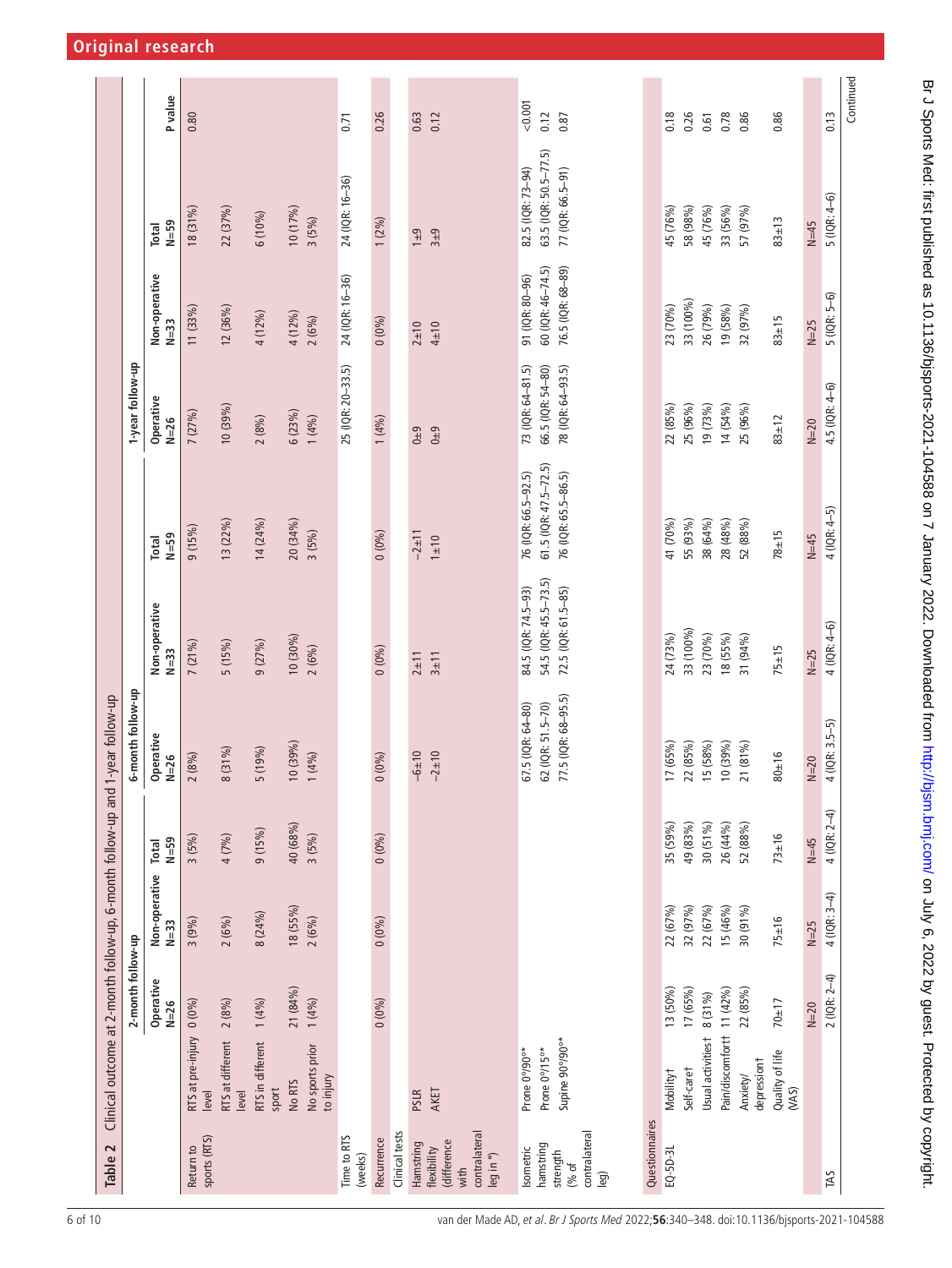|      | Table 2 Continued                                                                                                                                                                                                    |                     |                         |                   |                       |                         |                                                                                     |                       |                         |                   |         |
|------|----------------------------------------------------------------------------------------------------------------------------------------------------------------------------------------------------------------------|---------------------|-------------------------|-------------------|-----------------------|-------------------------|-------------------------------------------------------------------------------------|-----------------------|-------------------------|-------------------|---------|
|      |                                                                                                                                                                                                                      | 2-month follow-up   |                         |                   | 6-month follow-up     |                         |                                                                                     | 1-year follow-up      |                         |                   |         |
|      |                                                                                                                                                                                                                      | Operative<br>$N=26$ | Non-operative<br>$N=33$ | $N = 59$<br>Total | Operative<br>$N = 26$ | Non-operative<br>$N=33$ | $N = 59$<br>Total                                                                   | Operative<br>$N = 26$ | Non-operative<br>$N=33$ | $N = 59$<br>Total | P value |
| PHIQ | Pain (past week, 2 (IQR: 1-4)<br>VAS)                                                                                                                                                                                |                     | $0(1QR: 0-2.5)$         | $1$ (IQR: 0-3)    | $1$ (IQR: $1-2.5$ )   | $1$ (IQR: 0-2)          | $1$ (IQR: 0-2)                                                                      | $1$ (IQR: 0-2)        | $1$ (IQR: 0-2)          | $(1QR: 0-2)$      | 0.38    |
|      | Use of pain<br>medication                                                                                                                                                                                            | $6(30\%)$           | 4 (17%)                 | 10(22%)           | 6 (30%)               | 5 (20%)                 | 11 (24%)                                                                            | 2(10%)                | 1(4%)                   | 3(7%)             | 0.43    |
|      | Stiffness in<br>injured leg                                                                                                                                                                                          | 11 (55%)            | 10 (40%)                | 21 (47%)          | 16 (80%)              | 12 (48%)                | 28 (62%)                                                                            | 12 (60%)              | 7(28%)                  | 19(42%)           | 0.03    |
|      | Numbness/<br>injured leg<br>tingling in                                                                                                                                                                              | 7(35%)              | 11 (44%)                | 18 (40%)          | 3(15%)                | 10 (40%)                | 13(29%)                                                                             | 2(10%)                | 10(40%)                 | 12(27%)           | 0.03    |
|      | Self-estimated<br>recovery#                                                                                                                                                                                          | 0(0%)               | 1(4%)                   | 1(2%)             | 1(5%)                 | 4 (16%)                 | 5(11%)                                                                              | 4 (20%)               | 6(24%)                  | $10(22\%)$        | 0.75    |
|      | Self-estimated<br>strength#                                                                                                                                                                                          | 0(0%)               | 1(4%)                   | $1(2\%)$          | 0(0%)                 | (9/6)                   | $1(2\%)$                                                                            | 2(10%)                | 3(12%)                  | 5(11%)            | 0.83    |
|      | Satisfied with<br>outcome                                                                                                                                                                                            | 11 (55%)            | 12(48%)                 | 23 (51%)          | I5(75%)               | 10 (40%)                | 25 (56%)                                                                            | 17 (85%)              | 19 (76%)                | 36 (80%)          | 0.46    |
|      | (hours/week)<br>participation<br>Sports                                                                                                                                                                              | $0(1QR: 0-2.5)$     | 4 (IQR: 0-6.5)          | $1$ (IQR: 0-4.5)  | $2.5($ IQR: 0-6)      | $3.5($ IQR: 2-5.5)      | $3(1QR: 2-6)$                                                                       | 4.5 (IQR: 0-6.5)      | $4$ (IQR: 2.5-7)        | 4 (IQR: 2–7)      | 0.37    |
|      | AKET, active knee extension test; PHIQ, proximal hamstring injury questionnaire; PSLR,<br>t% of patients reporting no symptoms/problems.<br>#% of patients estimating recovery at 100%<br>*Degrees hip/knee flexion. |                     |                         |                   |                       |                         | passive straight leg raise; TAS, Tegner Activity Scale; VAS, Visual Analogue Scale. |                       |                         |                   |         |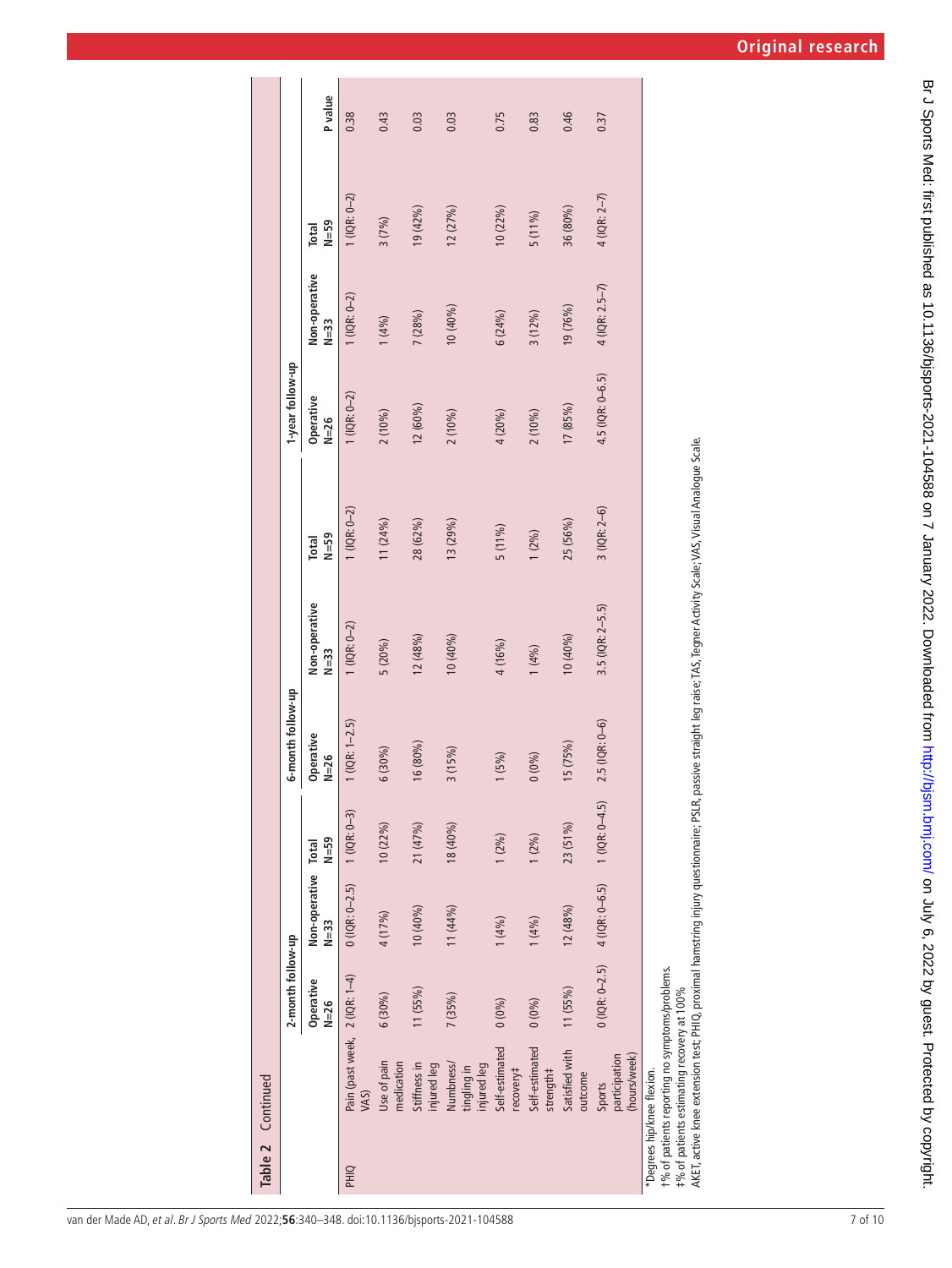<span id="page-7-0"></span>

| Radiological outcome at 1-year follow-up<br>Table 3 |                |                     |                         |                        |         |
|-----------------------------------------------------|----------------|---------------------|-------------------------|------------------------|---------|
|                                                     |                | Operative<br>$N=21$ | Non-operative<br>$N=27$ | <b>Total</b><br>$N=48$ | P value |
| Proximal free hamstring tendon continuity           |                |                     |                         |                        |         |
| No continuity                                       |                | $1(5\%)^*$          | 13 (48%)                | 14 (29%)               | 0.008   |
| Continuity (shared tendon)                          |                | 15 (71%)            | $11(41\%)$              | 26 (54%)               |         |
| Continuity (separate tendons)                       |                | 5(24%)              | $3(11\%)$               | 8(17%)                 |         |
| <b>Fatty infiltration</b>                           |                |                     |                         |                        |         |
| <b>Biceps femoris</b>                               | Normal-to-mild | 10 (48%)            | 6(22%)                  | 16 (33%)               | 0.16    |
|                                                     | Moderate       | 8(38%)              | 19 (70%)                | 27 (56%)               |         |
|                                                     | Severe         | 3(14%)              | 2(7%)                   | $5(10\%)$              |         |
| Semitendinosus                                      | Normal-to-mild | 5(24%)              | 9(33%)                  | 14 (29%)               | 0.50    |
|                                                     | Moderate       | 15 (71%)            | 14 (52%)                | 29 (60%)               |         |
|                                                     | Severe         | 1(5%)               | 4(15%)                  | $5(10\%)$              |         |
| Semimembranosus                                     | Normal-to-mild | 11 (52%)            | 6(22%)                  | 17 (35%)               | 0.19    |
|                                                     | Moderate       | 9(43%)              | 19 (70%)                | 28 (58%)               |         |
|                                                     | Severe         | 1(5%)               | $2(7\%)$                | 3(6%)                  |         |
| Sciatic nervet                                      |                |                     |                         |                        |         |
| Increased signal intensity                          |                | $0(0\%)$            | $3(11\%)$               | 3(6%)                  | 0.12    |
| Enlargement                                         |                | 7(33%)              | 15 (56%)                | 22 (46%)               | 0.13    |
| Contact with perinervous scarring                   |                | 14 (67%)            | 18 (67%)                | 32 (67%)               | 1.00    |
| $*F_2H_3$ and $MDI_1$ and $A_2$ and $A_3$           |                |                     |                         |                        |         |

Follow-up MRI made after reinjury. †More than one answer possible.

randomly allocated, our findings indicate that further comparative studies are necessary and justified.

Aside from treatment effects, there are several potential confounders for outcome to consider as prognostic factors based on the adjusted analysis: we adjusted for injured side, tendon retraction, perinervous scarring, and days from injury to start of treatment. Tendon retraction and timing of surgery have previously been proposed as prognostic factors for clinical outcome.[2 9 10 23](#page-8-1) Accordingly, we noted that increased retraction and time from injury to start of treatment negatively impacted PHAT score improvement. Injuring the dominant leg potentially leads to more functional restrictions considering that a right-sided injury resulted in less improvement in PHAT score. Perinervous scarring on MRI also resulted in less PHAT improvement, potentially indicating that neurolysis may be required for symptom relief.

#### **Return to sport and hamstring strength**

Comparing the RTS of this study's cohort with the existing literature reveals similar outcomes, despite our shorter follow-up. RTS is difficult to compare as it is defined variably across studies. In a recent systematic review with approximately 3 to 4 years follow-up, RTS and return to preinjury level were combined. The reported rates of RTS for operative and non-operative patients were 80% and 71%, which is in line with our findings. However, in our study a substantial proportion did so in other sports (8% in operative and 12% in non-operative patients) or at a lower level (39% and 36%). These findings indicate that return to preinjury sports at preinjury level is unrealistic within 1year for a subset of patients. Persistent hamstring strength deficits, noted in both groups, have also been highlighted in previous smaller retrospective studies with longer follow-up.<sup>1 2 4 24</sup> In these studies, however, operative treatment resulted in superior hamstring strength and RTS rates compared with non-operative treatment.<sup>2 24</sup> It is possible that operative intervention is an 'investment' for superior long-term results, but this should be corroborated in larger prospective long-term analyses.

#### **Continuity restoration and fatty infiltration on MRI**

Radiological outcome after proximal hamstring tendon avulsion injury is sparsely reported and limited to postoperative patients. Available studies noted tendon healing after operative treatment in all cases with no-to-mild fatty infiltration of the hamstrings.<sup>[25–27](#page-9-12)</sup> We found tendon continuity in 52% of nonoperative patients, mostly by a shared neotendon. While the distal semitendinosus tendon is known to 'regenerate' after being harvested for anterior cruciate ligament reconstruction in  $60\% - 72\%$ ,  $28$  this is a novel finding for the proximal hamstrings. We hypothesised that a 'neotendon' develops from longitudinal scar tissue in the lateral haematoma wall on resorption. Contrary to previous studies, we noted varying degrees of fatty infiltration in a substantial proportion of patients. Its clinical significance is unknown. Fatty infiltration in rotator cuff injury has been linked to decreased muscle function $2^9$  and appears irreversible after a certain stage, $30$  with potential implications for prognosis. It is conceivable that fatty infiltration is associated with hamstring strength deficits.

## **Strengths and limitations**

Strengths include a prospective study design and a uniform rehabilitation protocol for both groups. Obvious limitations include the lack of random treatment allocation, lack of assessor blinding for clinical outcome, and the relatively small sample size. These limitations introduce risk of selection bias and assessor bias. The radiologist assessing radiological outcomes was blinded to clinical data, however, the presence of suture anchors on the follow-up MRI revealed which treatment the patient had undergone. As the shared decision-making process evolved over time, despite being beneficial for patient care, reproducibility is affected. Due to shared decision-making, psychosocial differences in addition to baseline differences in demographics and injury characteristics can be expected. Due to the duration of follow-up in this study, conclusions regarding long-term outcomes cannot be drawn.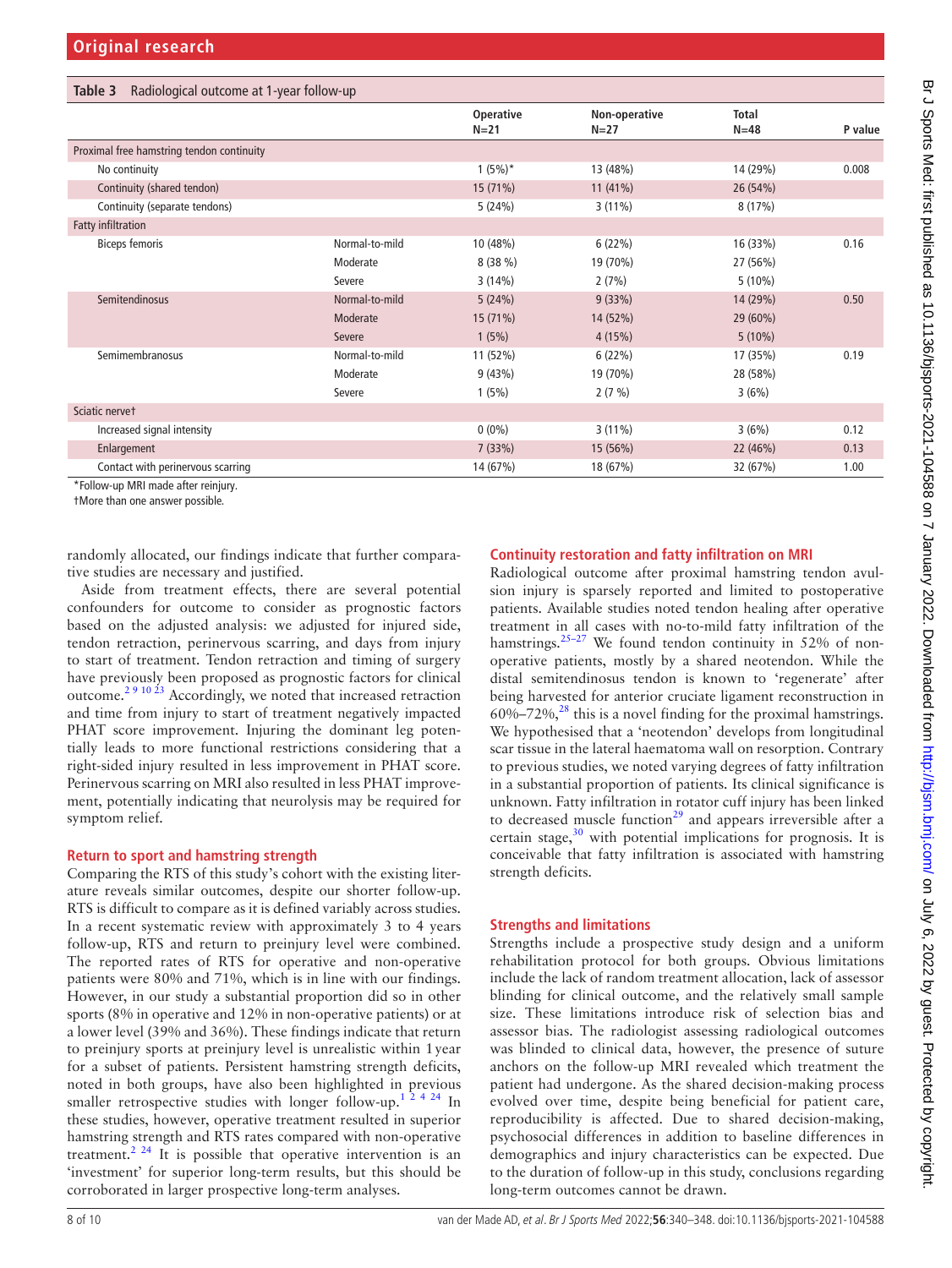# **Implications for clinical practice and future research**

This study can serve to set patient expectations and underlines the clinical value of a shared decision-making model. Outcomes at 1-year follow-up were equally good in both groups with high patient satisfaction. More than 90% of patients stated that they would opt for the same treatment again. This indicates that the shared decision-making model succeeds in selecting the appropriate treatment for the individual patient in a predominantly middle-aged population. Our findings and conclusions cannot be generalised to elite athletes.

We recommend this approach until evidence-based indications for operative intervention are available. Regardless of treatment choice, patients should be informed that return to preinjury level of sports is unrealistic for the majority within the first year. Residual isometric strength deficits and fatty infiltration on MRI are expected. Proximal continuity of the hamstring complex was restored in approximately half of non-operative patients and nearly all operative patients.

As operative repair serves to restore continuity, it is worth investigating whether specific factors (eg, retraction, mechanical stimulus) can predict or influence spontaneous continuity restoration. By determining prognostic factors, indications for operative repair may be established. In particular, an in-depth analysis of the effect of tendon retraction on continuity restoration, collateral (nerve) damage and consequently functional outcome in a larger sample of non-operative patients would be beneficial to determine its role in decision-making and identify an evidencebased cut-off value. Large prospective analyses should determine whether there are long-term differences in outcomes between operative and non-operative treatment. Our findings indicate that clinical equipoise exists in the described study population, paving the way for randomised controlled trials.

Additionally, the decision-making process would benefit from future studies exploring which patient-specific and injuryspecific factors predict the choice for operative or non-operative treatment.

# **CONCLUSION**

In a shared decision-making model of care, both operative and non-operative patients with a proximal hamstring tendon avulsion have comparable clinical outcomes at 1year follow-up. Operative patients started with lower pre-treatment PHAT scores, but improved substantially to reach equally high PHAT

# **Summary box**

# **What are the findings?**

- ► Clinical outcomes at 1-year follow-up after proximal hamstring tendon avulsion are comparable for operative and non-operative patients in a shared decision-making model.
- ► Non-operative patients have better clinical outcome than previously assumed when treated using a phased rehabilitation programme.
- ► Restoration of proximal continuity on MRI was observed in approximately half of patients without surgical intervention.

# **How might it impact on clinical practice in the future?**

- $\blacktriangleright$  Reported outcomes can quide shared decision-making, clinical equipoise, and setting patients' expectations.
- A shared decision model of care can be used as both treatment options appear favourable, but future high-level clinical trials are necessary.

scores as non-operative patients. There were no clinically relevant between-group differences in secondary clinical outcome measures. Operative repair resulted in a significantly higher rate of proximal continuity. Proximal continuity of the hamstring complex was restored in approximately half of non-operative patients and nearly all operative patients. We recommend using this shared decision model of care until evidence-based indications in favour of either treatment option based on high-level clinical trials are available.

#### **Author affiliations**

<sup>1</sup>Department of Orthopedic Surgery, Amsterdam UMC, University of Amsterdam, Amsterdam Movement Sciences, Amsterdam, The Netherlands

<sup>2</sup> Academic Center for Evidence-based Sports medicine (ACES), Amsterdam UMC,

Amsterdam, The Netherlands <sup>3</sup> Amsterdam Collaboration for Health and Safety in Sports (ACHSS), AMC/VUmc IOC

Research Center, Amsterdam, The Netherlands

4 Department of Trauma surgery, Amsterdam UMC, University of Amsterdam, Amsterdam Movement Sciences, Amsterdam, The Netherlands

<sup>5</sup> Fysiokliniek Amsterdam, Amsterdam, The Netherlands

<sup>6</sup>Department of Radiology, Amsterdam UMC, University of Amsterdam, Amsterdam Movement Sciences, Amsterdam, the Netherlands

<sup>7</sup>The Sports Physicians Group, Onze Lieve Vrouwe Gasthuis, Amsterdam, The **Netherlands** 

<sup>8</sup> Aspetar Orthopaedic and Sports Medicine Hospital, Doha, Qatar

## **Twitter** Anne D van der Made [@AvanderMade](https://twitter.com/AvanderMade)

**Contributors** ADvdM (guarantor) was involved in study design, data collection, data analysis, data interpretation and drafting. RWP and CV were involved in data collection and drafting. FS was involved for his radiological expertise, assessment of MRIs and drafting. GR, MHM, JLT and GMMJK were involved in study design, data interpretation and drafting.

**Funding** The authors have not declared a specific grant for this research from any funding agency in the public, commercial or not-for-profit sectors.

**Competing interests** None declared.

**Patient consent for publication** Not applicable.

**Ethics approval** This observational prospective study was exempted from ethical review by the IRB as it followed our regular care protocols with exception of the questionnaires (METC, Amsterdam UMC, the Netherlands, #W17\_231). All patients provided written informed consent.

**Provenance and peer review** Not commissioned; externally peer reviewed.

**Data availability statement** Data are available on reasonable request.

**Supplemental material** This content has been supplied by the author(s). It has not been vetted by BMJ Publishing Group Limited (BMJ) and may not have been peer-reviewed. Any opinions or recommendations discussed are solely those of the author(s) and are not endorsed by BMJ. BMJ disclaims all liability and responsibility arising from any reliance placed on the content. Where the content includes any translated material, BMJ does not warrant the accuracy and reliability of the translations (including but not limited to local regulations, clinical guidelines, terminology, drug names and drug dosages), and is not responsible for any error and/or omissions arising from translation and adaptation or otherwise.

# **ORCID iDs**

Anne D van der Made<http://orcid.org/0000-0002-7280-6439> Maarten H Moen<http://orcid.org/0000-0002-3840-7928>

# **REFERENCES**

- <span id="page-8-0"></span>1 Best R, Eberle J, Beck F, et al. Functional impairment after successful surgical reconstruction for proximal hamstring avulsion. [Int Orthop](http://dx.doi.org/10.1007/s00264-018-4263-6) 2019;43:2341–7.
- <span id="page-8-1"></span>2 Bodendorfer BM, Curley AJ, Kotler JA, et al. Outcomes after operative and nonoperative treatment of proximal hamstring avulsions: a systematic review and meta-analysis. [Am J Sports Med](http://dx.doi.org/10.1177/0363546517732526) 2018;46:2798–808.
- 3 Buckwalter J, Westermann R, Amendola A. Complete proximal hamstring avulsions: is there a role for conservative management? A systematic review of acute repairs and non-operative management. *[J Isakos](http://dx.doi.org/10.1136/jisakos-2016-000105)* 2017;2:31-5.
- 4 van der Made AD, Reurink G, Gouttebarge V, et al. Outcome after surgical repair of proximal hamstring Avulsions: a systematic review. [Am J Sports Med](http://dx.doi.org/10.1177/0363546514555327) 2015;43:2841–51.
- 5 Sallay PI, Friedman RL, Coogan PG, et al. Hamstring muscle injuries among water skiers. functional outcome and prevention. [Am J Sports Med](http://dx.doi.org/10.1177/036354659602400202) 1996;24:130-6.